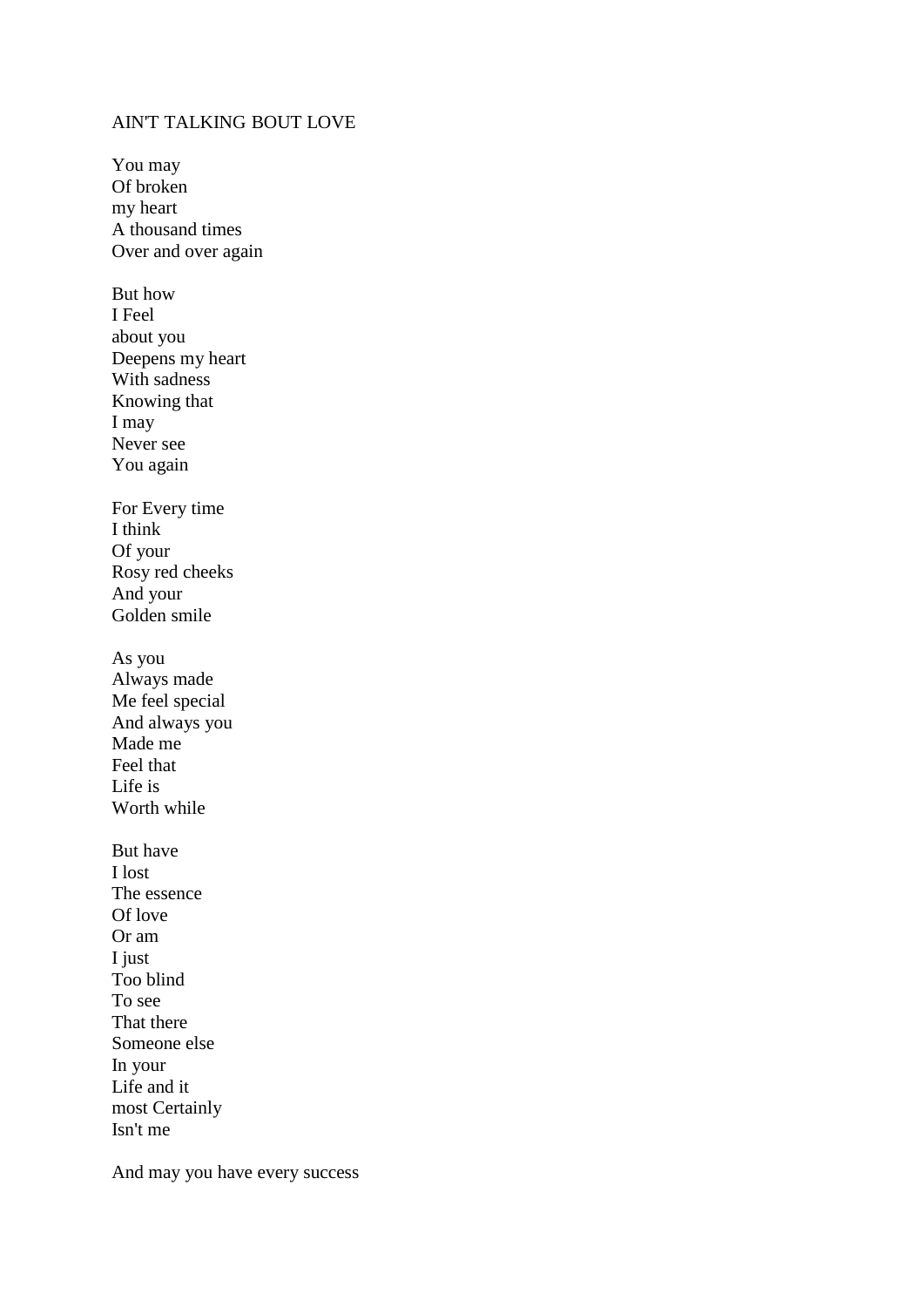In the future and may every dream You dream come true cause no one deserves such happiness then someone As special as you

My Life without you

For some Particular reason I always seem to find my life So empty Without you As I miss seeing that Beautiful smile Upon your face And as You always lighten the The hearts Of others By the calmness Of your sweet gentle voice Oh I So yearn To love you with every Single heart beat And as I listen to the Clarity of Your sweet Gentle voice It Sounds like A nightingale That sings So beautifully In the distance For the Fire that Burns within

This heart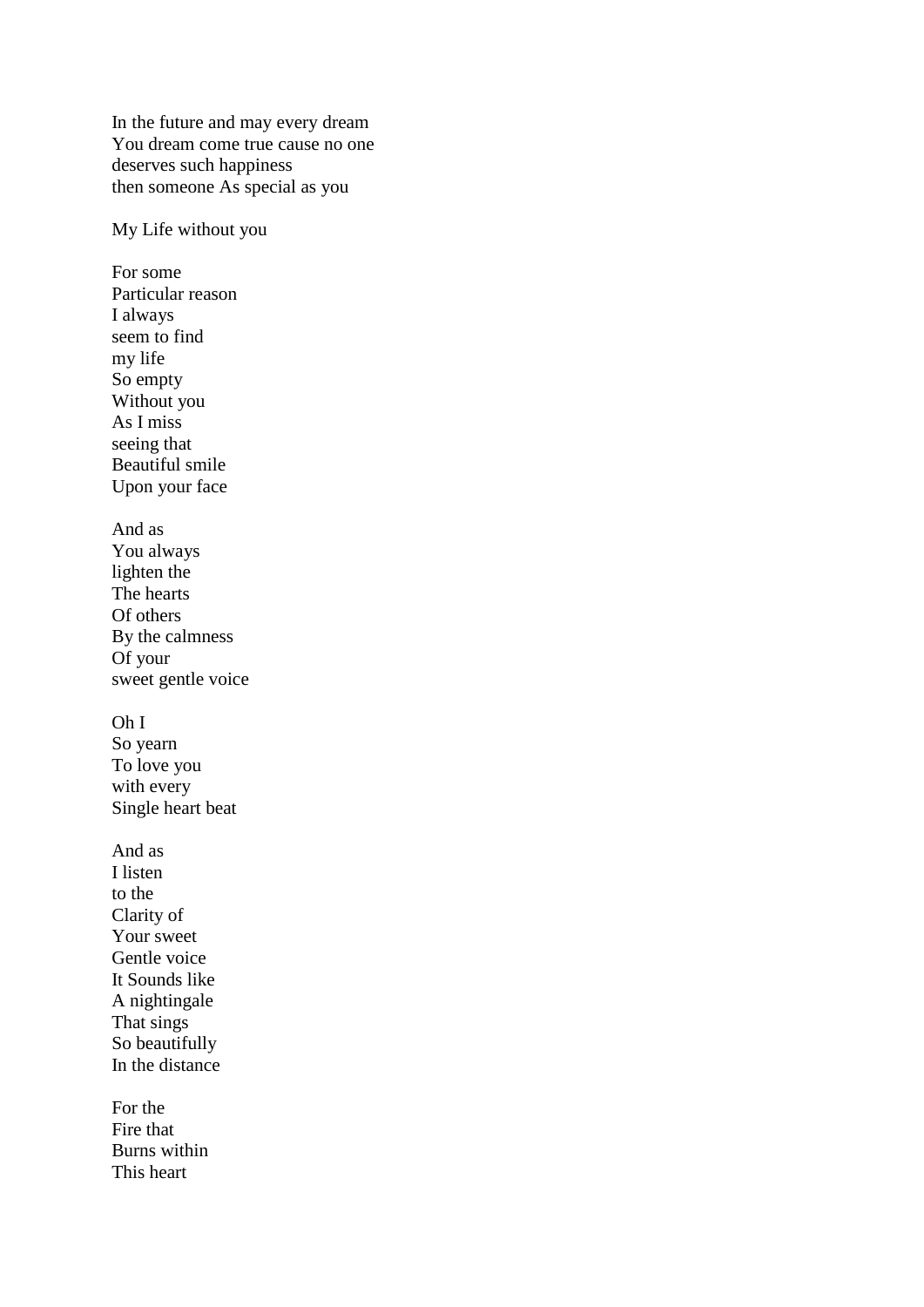Of mine Shall never quench And the Burning passion That I Have for you Shall always Be there forever Eclipse of the heart Oh God I haven't Felt this way In So Many years Oh how I so yearn To tell you How i feel But yet Love can be like an eclipse of the heart And It Can be Over Shadowed And hidden From those Who are Seeking to Find it Sure love Can make us Do silly things And everytime You're with them You Can Feel every Single heart beat For love Can bring Such an Amazing feeling inside And if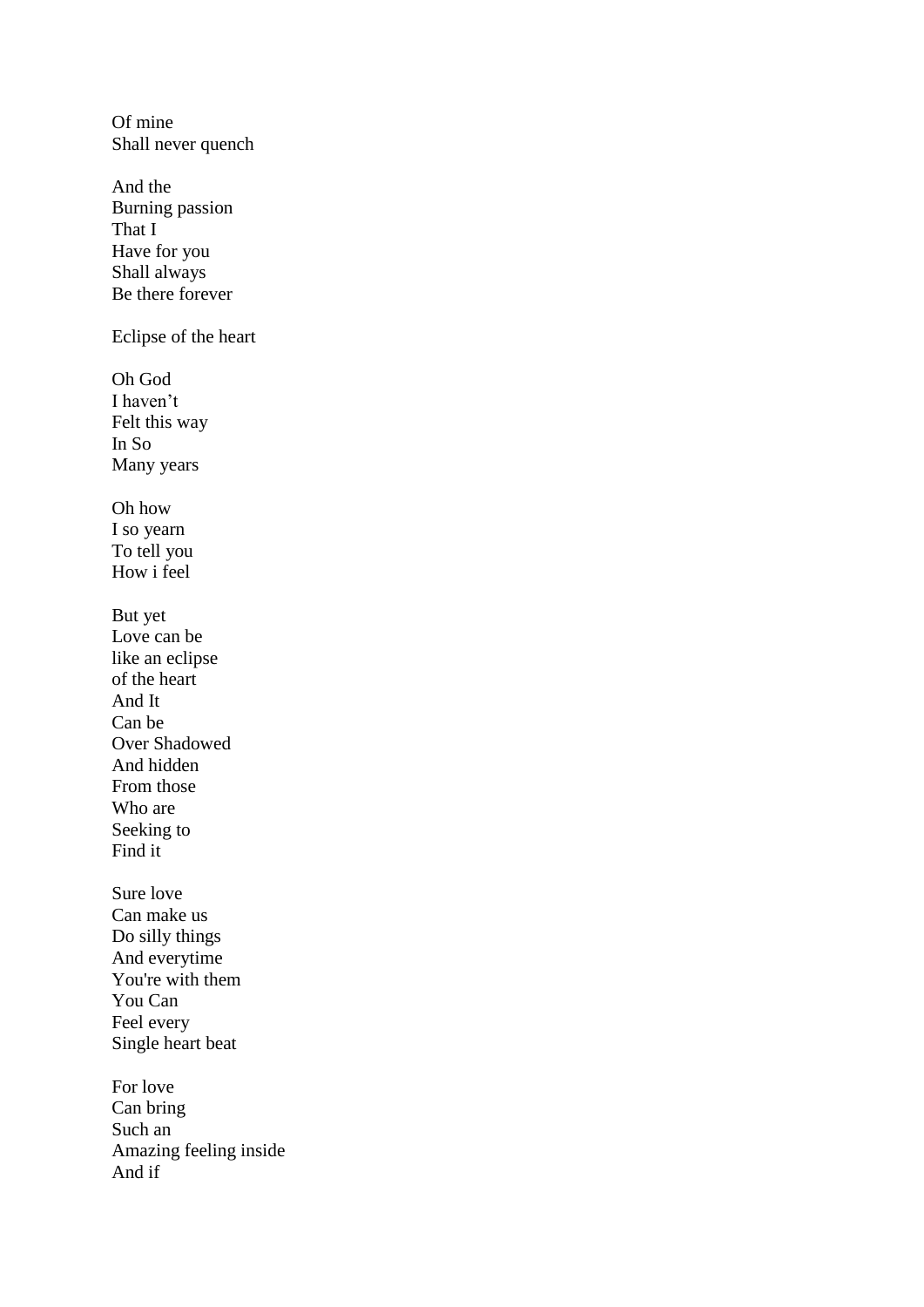You are Lucky enough To have Found it Then cherish it Cause God Gives us This wonderful grace For a reason And we Should make

The most Of it For love Is like A beautiful day In spring

It fills Your heart With laughter And makes You want To sing

## TEARS OF SADNESS

Sure there are times when I feel like giving up

Cause I've been on this path to many Times before

And as I get tired of this weary life

Sometimes I feel like giving up and knocking at heaven's door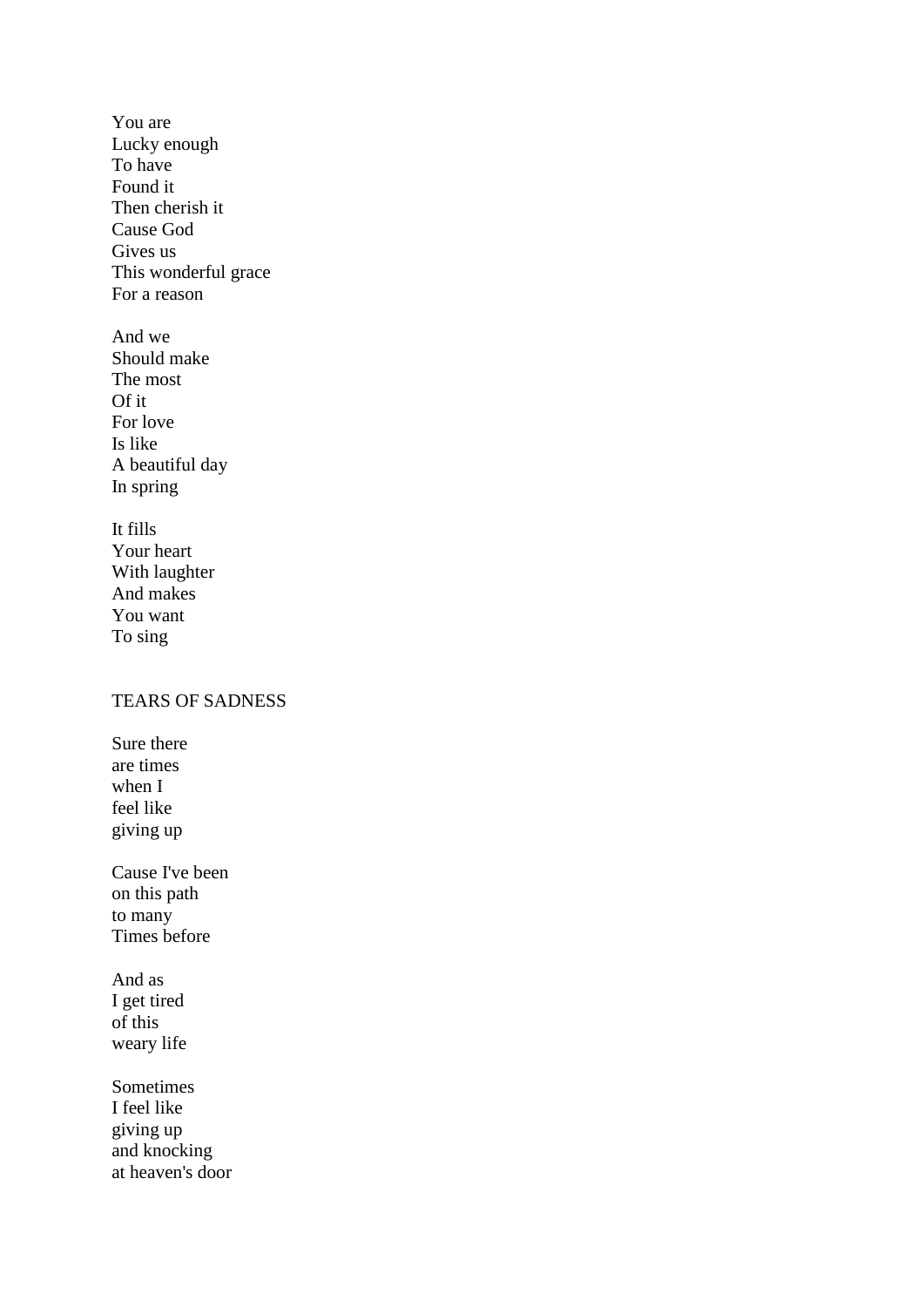And even though It's hard for people to even Try understand

What keeps me going is knowing that you'll always be there

someone who I can rely on someone who will always Rely on As a friend

## AUTUMN

As the mist floats through the air As the leaves decorate the ground

As we listen To the sound of children playing in the wet dew grass we see the passing of summer As Autumn begins

As we listen to the sound of that gentle breeze We can hear that lonesome cry Whispering through the air

As a skein of geese Can be heard in the distance

As the Days get shorter And the night get longer.